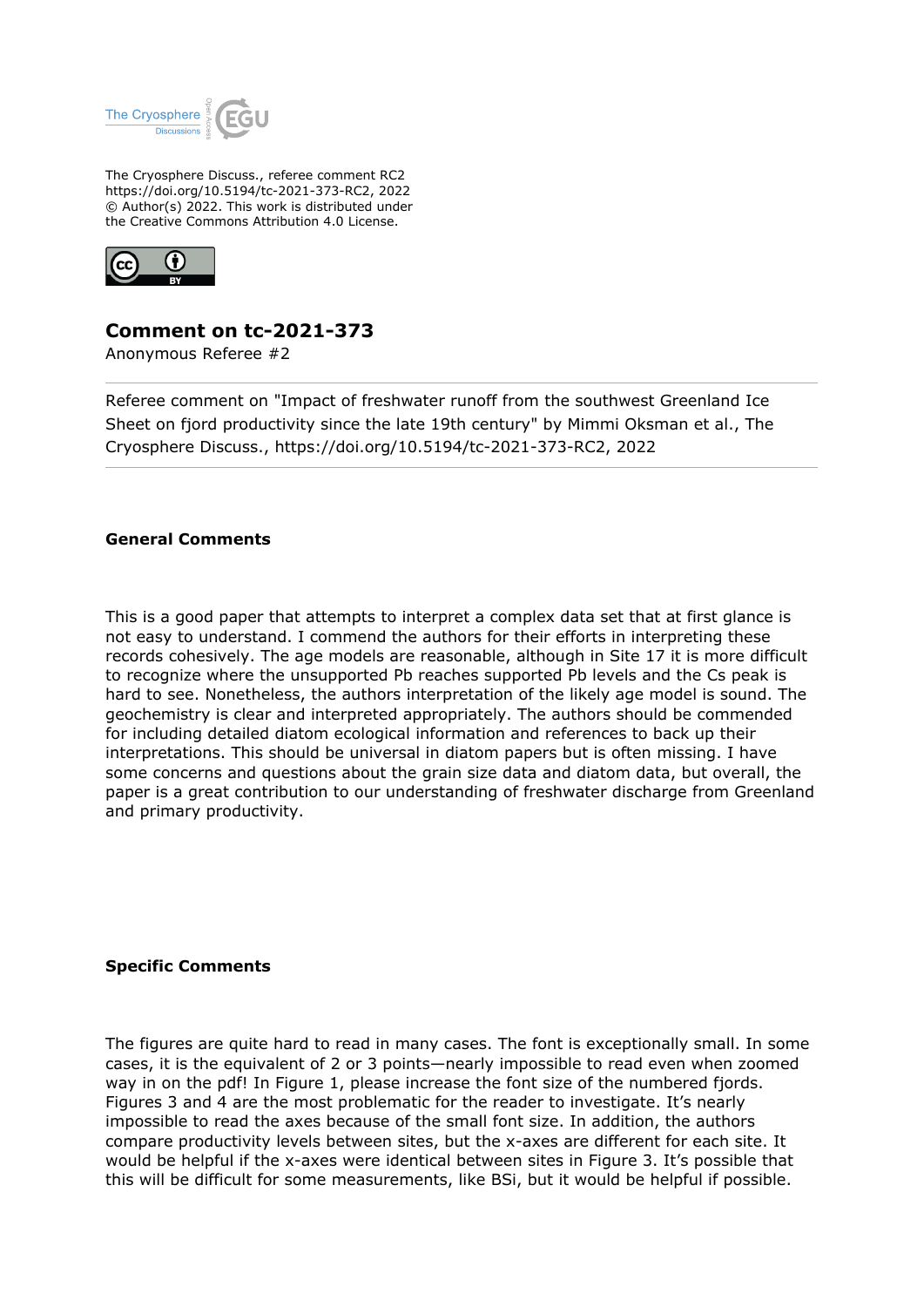For Figure 4, it is inappropriate to plot diatom relative percent data with varying axes. The length of 10% on the x-axis for Sea Ice Associated species should be the same length for 10% on the x-axis for *Detonula confervacea* and for every other taxa. This is the only way to evaluate relative percent. In rare cases, it's okay to break an axis for taxa that overwhelm the assemblage, but I don't think this is an issue with this data. It needs to be clear to the reader that the assemblage is dominated by cold-water species and freshwater species are a small percentage. These axes lengths should also be the same for all three sites. In addition, the length of the axes for diatom concentration should be consistent between sites in Fig. 4. I noticed that for all of these figures, although they take up the full vertical space on the page, there is ample space for the figures to stretch horizontally to accommodate these changes in axis length. Please also increase the font size on all the axes so that they're easy to read.

It's concerning that there isn't agreement between the two different grain size methods (Malvern Mastersizer and wet sieving). Shouldn't they both show increases in the coarse fraction at the same times? The authors should address this in the result section.

Please be cautious about how you interpret "productivity." In section 4.1 you discuss productivity in terms of TOC, diatoms, and BSi, which is appropriate. However, in section 4.3, you discuss productivity only in terms of BSi. It seems important that the three productivity indicators are not correlated at all sites and in some cases are anticorrelated (site 20). There should be a discussion of these differences and potentially interpretations of why they are different. This could be in Section 4.1 or a new section between 4.2 and 4.3. Please also be specific in section 4.3 that there is an increase in BSi, but not necessarily an increase in "productivity."

There is discussion about sub-glacial sediment plumes drawing nutrients from deep water to the surface. However, all these sites are at about 500 m water depth. Are the nutrients sourced from this depth (intermediate water depths) or are they somehow drawn from the deeper ocean and in over the fjord sill to upwell at the sites? I see the references here, but I'm having trouble understanding how this mechanism works. Perhaps a sentence or two more in section 4.3 would elucidate this.

In section 4.4, I'm having a really hard time seeing the association between late summer species and freshwater discharge. I'd be more easily convinced that species like *Synedra* and benthics were responding to the freshwater increase than *T. antarctica* and *Detonula*.

**Technical Corrections**